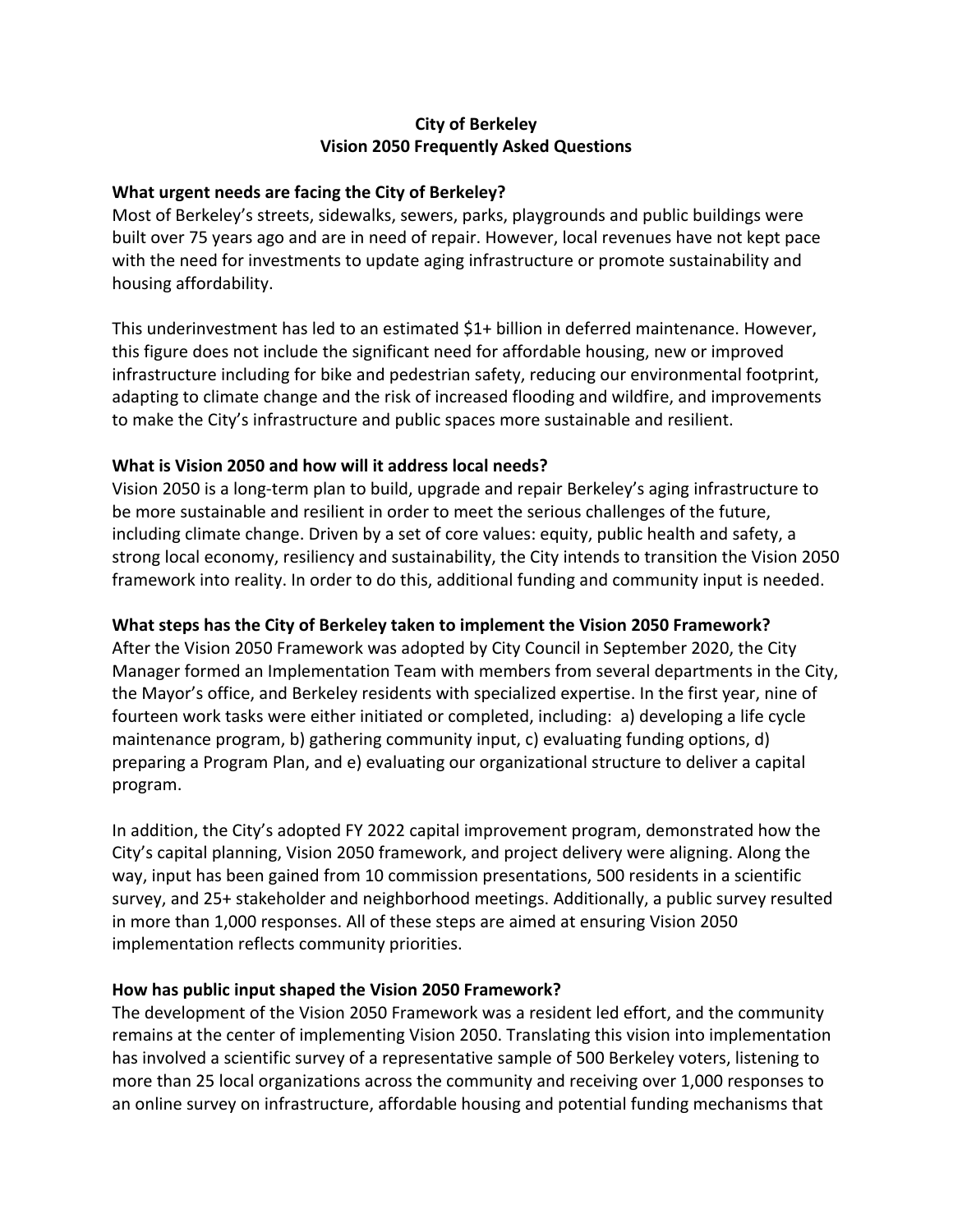was open October 2021 through January 12, 2022. This feedback, along with the Vision 2050 Framework, is being used to develop a program plan that reflects community priorities and underscores local needs.

In the coming months, the City will also be holding large area public meetings for Berkeley residents to share additional feedback on their priorities for addressing our most pressing infrastructure and affordable housing needs. Meetings will begin in late March and include a staff presentation and provide time for general comments and a Q & A session.

## **What about the voter-approved funding from Measures M and T1?**

Recent voter-approved investments, including Measure M in 2012 and Measure T1 in 2016, provided approximately \$130 million to begin the first phase of capital improvements to Berkeley's aging infrastructure.

T1 Phase 1 projects made many community buildings seismically safe and accessible, repaved some of the most neglected streets in the city, built green infrastructure, replaced outdated and non-compliant play structures, increased the City's resilience by reducing water consumption, brought new life to an aging Rose Garden, provided 9 renovated courts and cleaned out the tide tubes in Aquatic Park for greatly improved water quality in the lagoon.

Nevertheless, this size and scale of our infrastructure needs shows the challenge ahead despite the proactive steps taken to address these issues over the last decade. For more information on these projects and the City's unfunded infrastructure needs, please visit www.cityofberkeley.info/MeasureT1.

## **How is the City of Berkeley planning to address our funding needs?**

To address the next phase of local infrastructure, housing and sustainability needs, the City of Berkeley is considering placing a local funding measure, or multiple measures, on the November 2022 ballot for local voters to consider.

# **Specifically, what projects would a potential November 2022 measure(s) fund?**

While more decisions will be made in the coming months, based on survey data and community feedback received thus far, a preliminary list of community priorities includes:

- Increasing affordable housing for low-income and homeless residents
- Improving climate change resiliency, including protecting against sea level rise, wildfires and drought
- Repairing deteriorating streets
- Improving traffic safety, including for bikes and pedestrians
- Repairing sidewalks to improve pedestrian safety and access for those with disabilities
- Upgrading storm drains, green infrastructure and watersheds to keep pollution from the Bay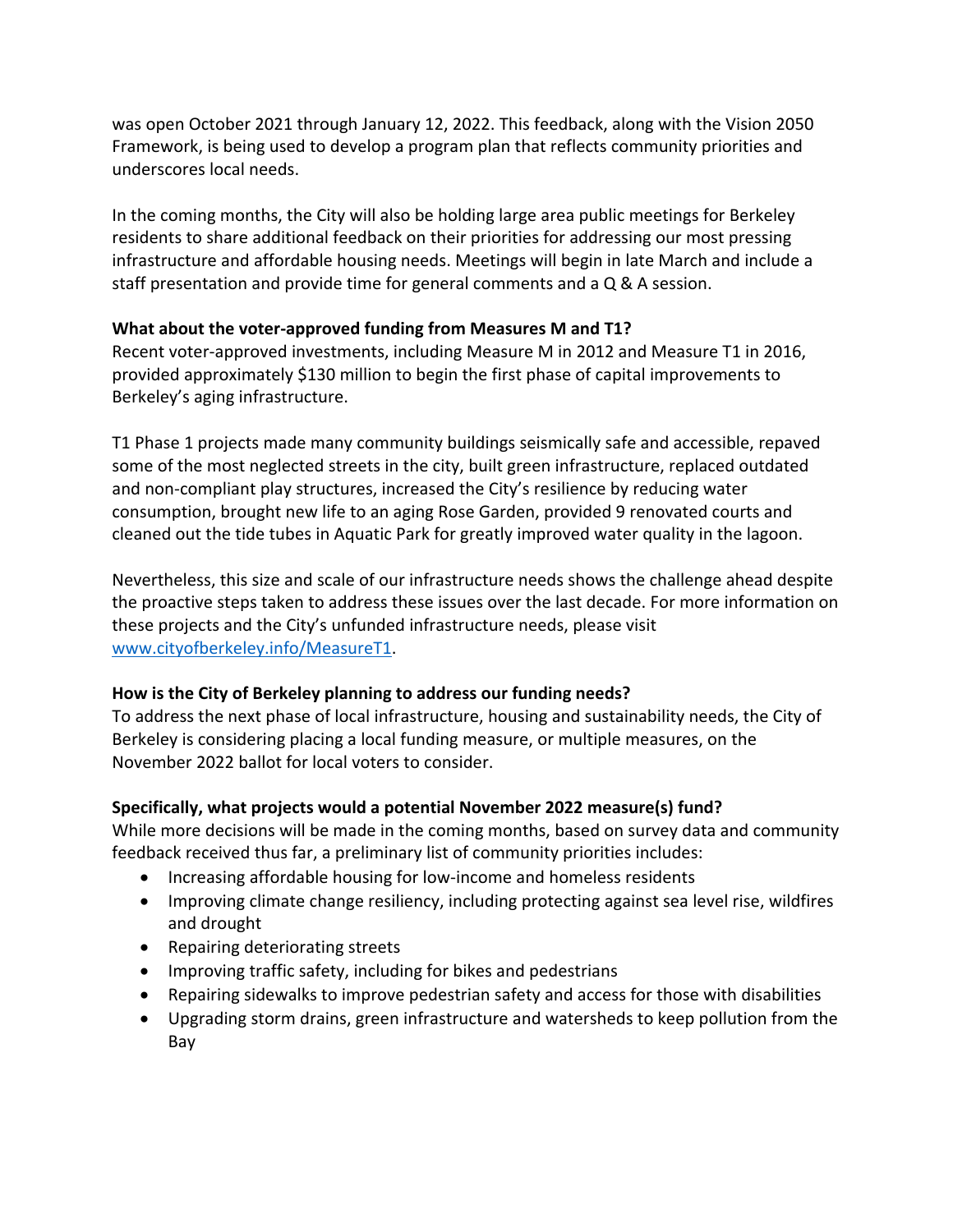#### **What are the City of Berkeley's affordable housing needs?**

For too many members of our community, the ability to continue calling Berkeley home is slipping out of reach. Longtime residents, community members and local workers are all being pushed out by our City's high cost of living. Creating an equitable and sustainable city for all residents requires that we increase the affordable housing supply for low-income and homeless residents.

# **Specifically, how does Berkeley plan to address climate change and environmental concerns?**

The City of Berkeley is committed to implementing sustainable solutions to meet the serious challenges of the future, including climate change.

Climate change has increased temperatures, leading to longer and more severe fire seasons. While we cannot eliminate the threat these fires pose, by managing vegetation and undergrounding utilities along our evacuation routes, we can significantly reduce the incidence of wildfires and protect our community if they do occur.

Studies have shown that Berkeley can expect the sea level to increase between 1.1 to 2.7 feet in the next 30 years, and up to 10 feet by 2100. Vision 2050 will help make Berkeley's infrastructure more resilient and protect against sea level rise by upgrading storm drains, sewers and water lines to reduce flooding. By planting and caring for trees and increasing the availability of solar energy, solar batteries and electric vehicles and equipment, we can also reduce our greenhouse gas (GHG) emissions and mitigate the effects of climate change.

## **What is infrastructure and what types of projects would be funded with infrastructure investments?**

Infrastructure keeps our city functioning. If approved by voters, dedicated funding would help repair, improve and expand local infrastructure, including but not limited to streets, sidewalks, sewers, piers, playgrounds, parks, storm drains, traffic signals and equipment, green infrastructure, recreation centers, pools, streetlights and public facilities.

## **Specifically, what is Berkeley's plan to repair and improve streets, sidewalks and traffic?**

Transportation networks will have to support everyone — not just cars. A potential funding measure(s) would help repair streets and sidewalks to improve access for pedestrians and people with disabilities, expand bike lanes and improve bike safety, traffic safety and flow.

## **Specifically, how will Vision 2050 improve and repair public facilities?**

Many public buildings in Berkeley were built over 70 years ago and are in need of repairs and upgrades in order to be energy efficient, seismically safe and COVID-safe. Facilities in need of improvement include the historic Civic Center, including Old City Hall and the Veterans Building, senior centers, the marina, waterfront and pier, among others.

Nowhere is the City's deferred maintenance clearer than at the Berkeley marina, waterfront and pier. Included within the scope of Vision 2050 are improvements to the Berkeley waterfront, including docks, pilings, streets, parking lots, pathways, marina dredging and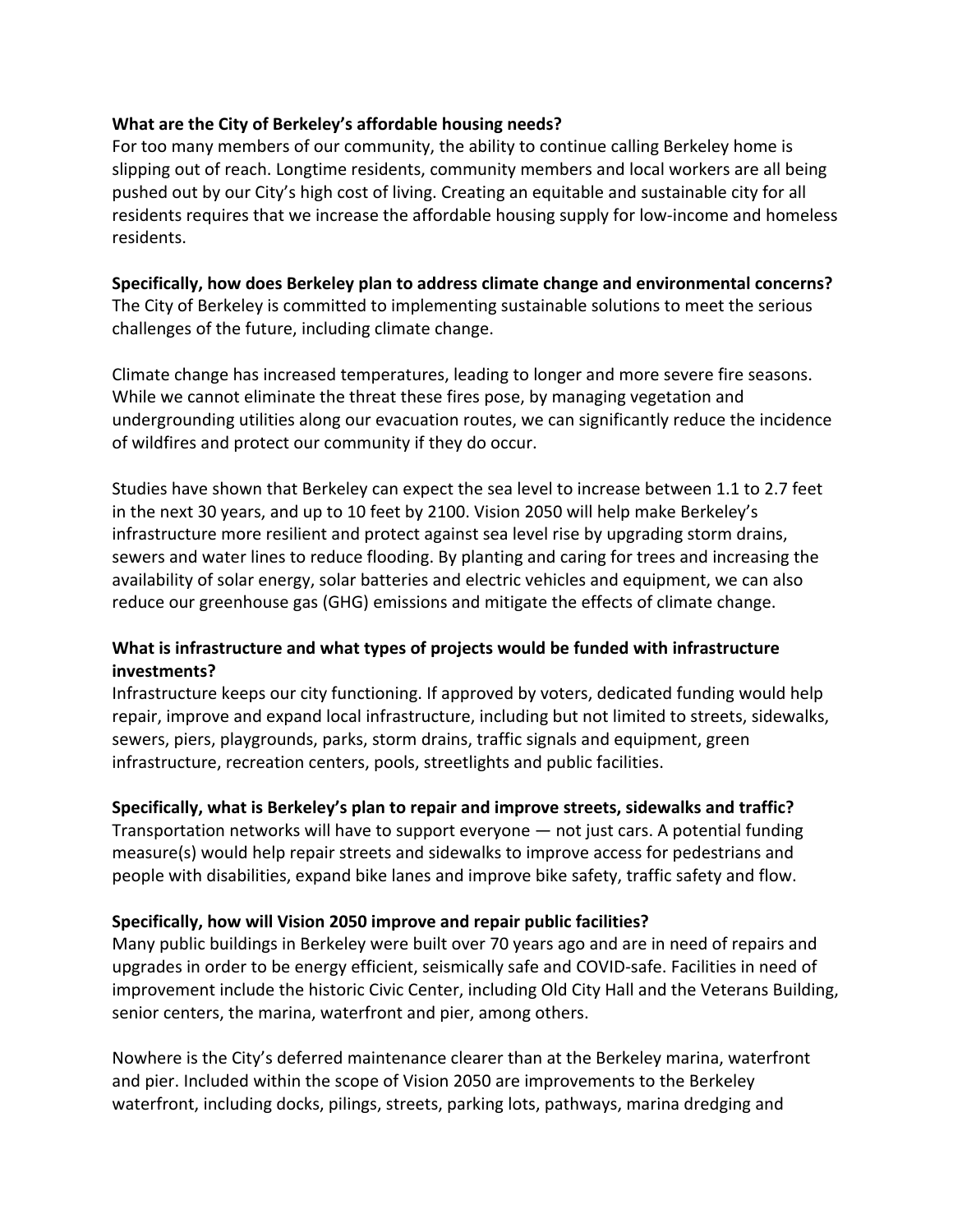upgrading our watersheds to keep pollution from the Bay. These improvements will make the Berkeley waterfront safe and accessible for the community.

# **How will Berkeley ensure that improvements from a potential measure(s) are made equitably?**

A core value of Vision 2050 is to ensure that the benefits of improved infrastructure are distributed equitably across our entire community. We understand that equity is understood in different ways by different people, and so the City of Berkeley is engaging the community to find out what an equitable distribution of benefits might look like to you. To ensure that Vision 2050 implementation is reflective of community priorities and needs, input has been gained from 10 commission presentations, 500 residents in a scientific survey, more than 1,000 online survey respondents, and 25+ stakeholder and neighborhood meetings.

# **How do we know the funding will be spent responsibly?**

Any measure to fund Vision 2050 priorities would require a clear system of accountability, including:

- All money raised by a measure(s) would be controlled locally and spent only on local needs in Berkeley
- By law, no funds could be taken away by the State
- Independent citizens' oversight and annual audits would ensure the money is spent as promised

# **What types of property owners would pay for a general obligation bond measure?**

All property owners in the City of Berkeley, including owners of residential, commercial and industrial property would pay the cost of a bond measure. By law, the cost of a general obligation bond must be based on the assessed value of properties. Larger commercial and industrial properties tend to have the highest assessed values and pay the most. Smaller residential and small business properties tend to have lower assessed values and pay the least. Public and nonprofit properties that are generally exempt from property tax do not have to pay for bond measures.

## **Are senior or low-income exemptions available for bond measures?**

No, by law, the cost of a general obligation bond must be applied to all taxable properties with an established assessed value. No exemptions based on age, income or other factors may be offered. However, because of the impact of Prop 13, older homeowners that have lived in their homes the longest tend to have the lowest assessed values and pay the least for bond measures.

# **What types of property owners would pay for a parcel tax measure?**

Parcel taxes may be structured in many different ways but cannot be structured based on the assessed value of properties like bond measures. Some parcel taxes are a simple flat rate per parcel applied to all types of taxable property, including residential, commercial and industrial. Flat rate parcel taxes are regressive as the same amount is paid by all properties without regard to the size or value. Parcel taxes may also be structured on a square footage basis so that larger